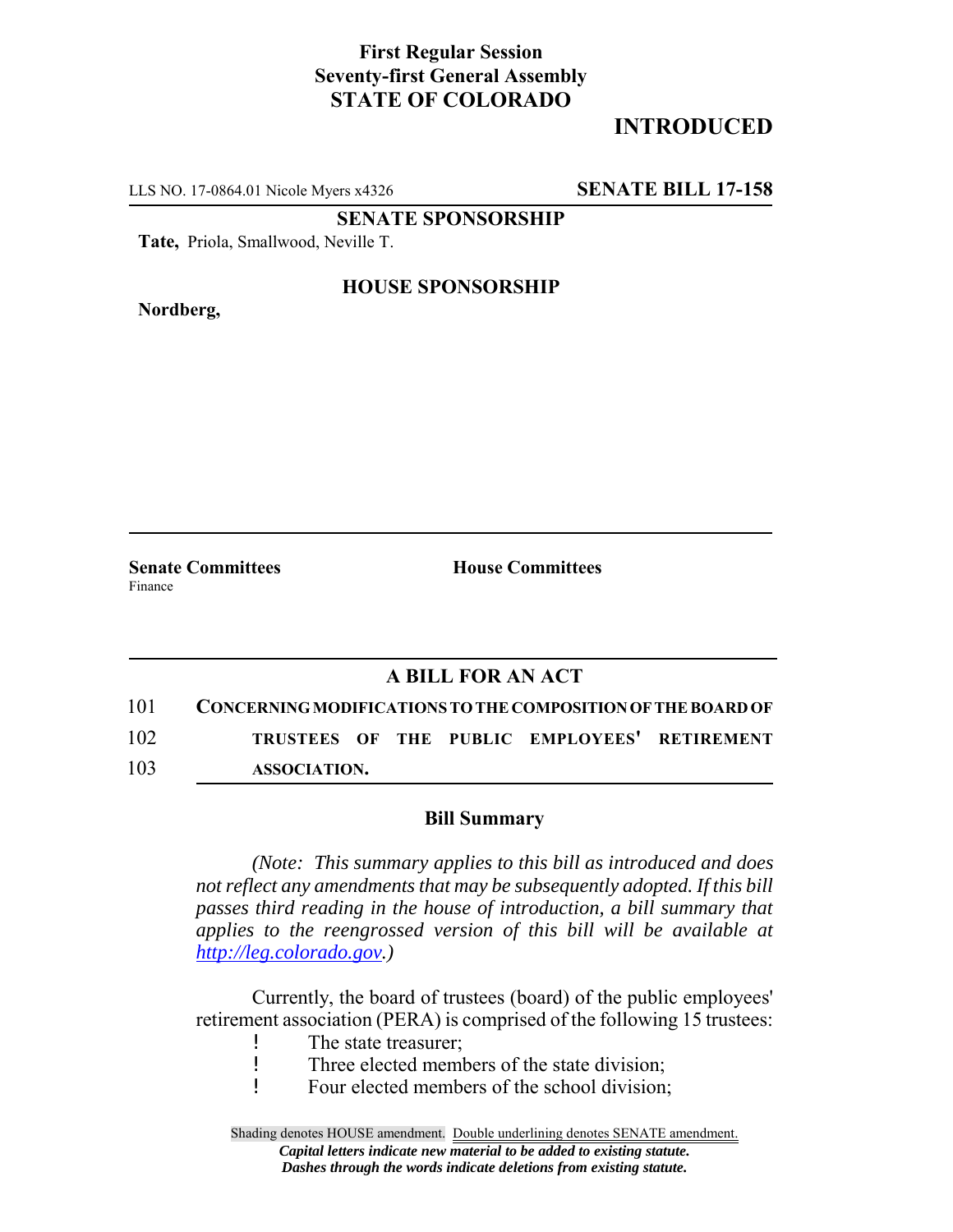- ! One elected member of the local government division;
- ! One elected member of the judicial division;<br>I Two elected retirees: and
- Two elected retirees; and
- ! Three trustees appointed by the governor and confirmed by the senate who are not PERA members or retirees and who are experts in certain fields.

In addition, there is one ex officio trustee from the Denver public schools division.

The bill modifies the composition of the board by:

- ! Eliminating one elected member trustee position from the state division;
- ! Eliminating 2 elected member trustee positions from the school division;
- ! Requiring at least one elected member from both the state division and the school division to be at least 20 years from retirement eligibility; and
- ! Adding 3 more trustees appointed by the governor and confirmed by the senate who are not PERA members or retirees and who are experts in certain fields to replace the eliminated elected member trustee positions. The additional appointed trustees must have significant experience and competence in investment management, finance, banking, economics, accounting, pension administration, or actuarial analysis.

The bill does not change the inclusion on the board of the state treasurer, the elected members from the local government division and the judicial division, or the ex officio trustee from the Denver public schools division.

1 *Be it enacted by the General Assembly of the State of Colorado:*

2 **SECTION 1. Legislative declaration - intent.** (1) The general

- 3 assembly hereby finds and declares that:
- 

4 (a) The board of trustees of the public employees' retirement

5 association is composed of retirees and current members of the

6 association who receive or will receive retirement benefits through the

7 association; and

8 (b) The current structure of the board of trustees of the public 9 employees' retirement association does not offer any assurance that the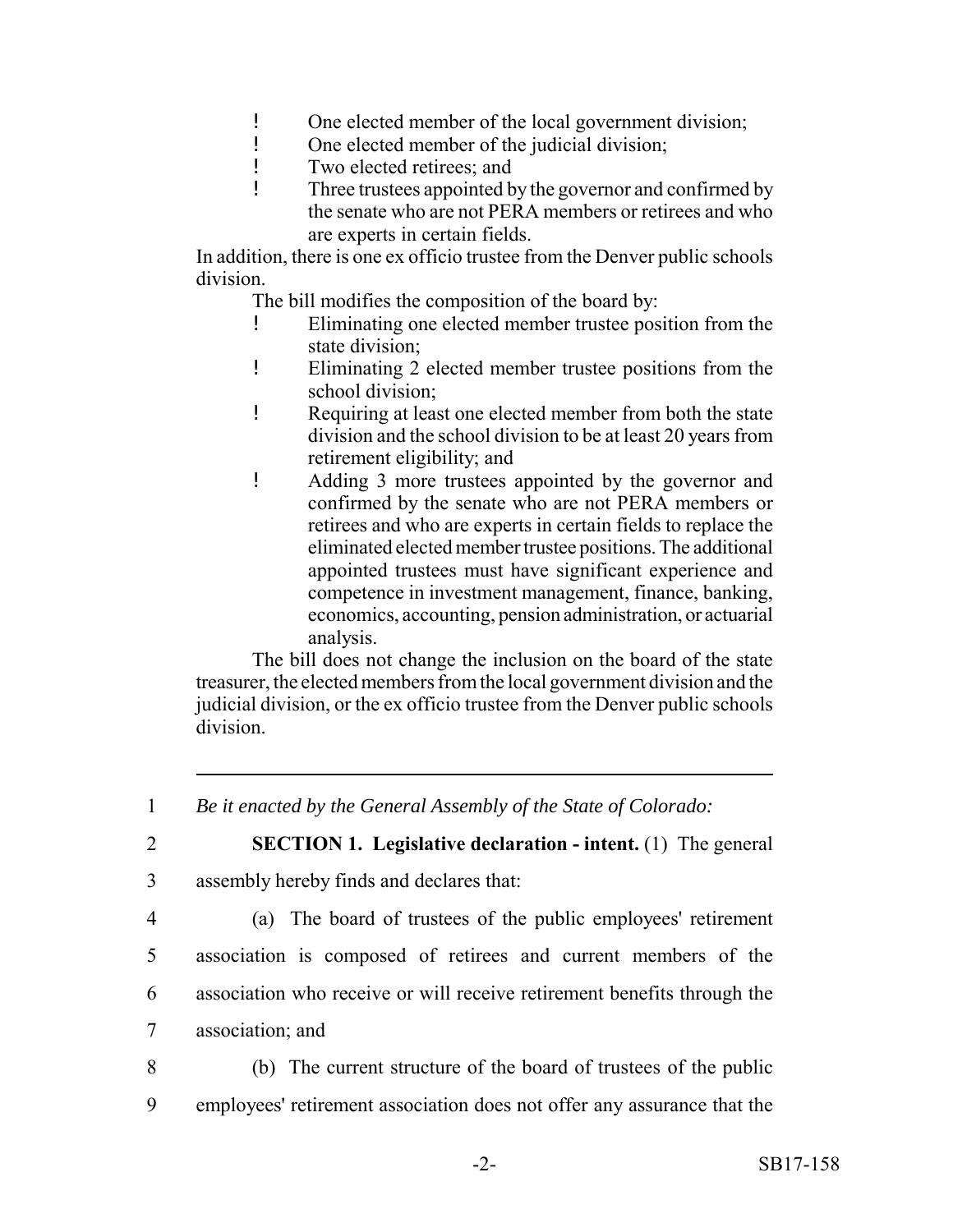board will include representation of members who are relatively distant from retirement eligibility.

 (2) The general assembly further finds and declares that the intent of this act is to:

 (a) Shift the composition of the board of trustees of the public employees' retirement association to a larger representation of people who are not members or retirees of the association;

 (b) Guarantee that a segment of the board represents association members who are relatively distant from retirement eligibility;

 (c) Ensure that the board has a greater range of experience in investment management, finance, banking, economics, accounting, pension administration, or actuarial analysis while retaining participation from members and retirees of the association on the board; and

 (d) Further minimize the appearance of conflicts of interest in matters dealing with the solvency of the association and the financial liabilities of the state.

 **SECTION 2.** In Colorado Revised Statutes, 24-51-203, **amend** (1), (3), and (5) as follows:

 **24-51-203. Board - composition and election.** (1) The board 20 shall consist CONSISTS of the following fifteen trustees:

(a) The state treasurer;

22 (b) Four THREE members of the state division elected by the 23 members of that division, at least one of whom shall be IS an employee 24 of a state institution of higher education and at least one of whom shall 25 IS not be an employee of a state institution of higher education until, on 26 or after January 1, 2007 JANUARY 1, 2018, one of those trustee positions 27 unless it is the sole position held by an employee of a state institution of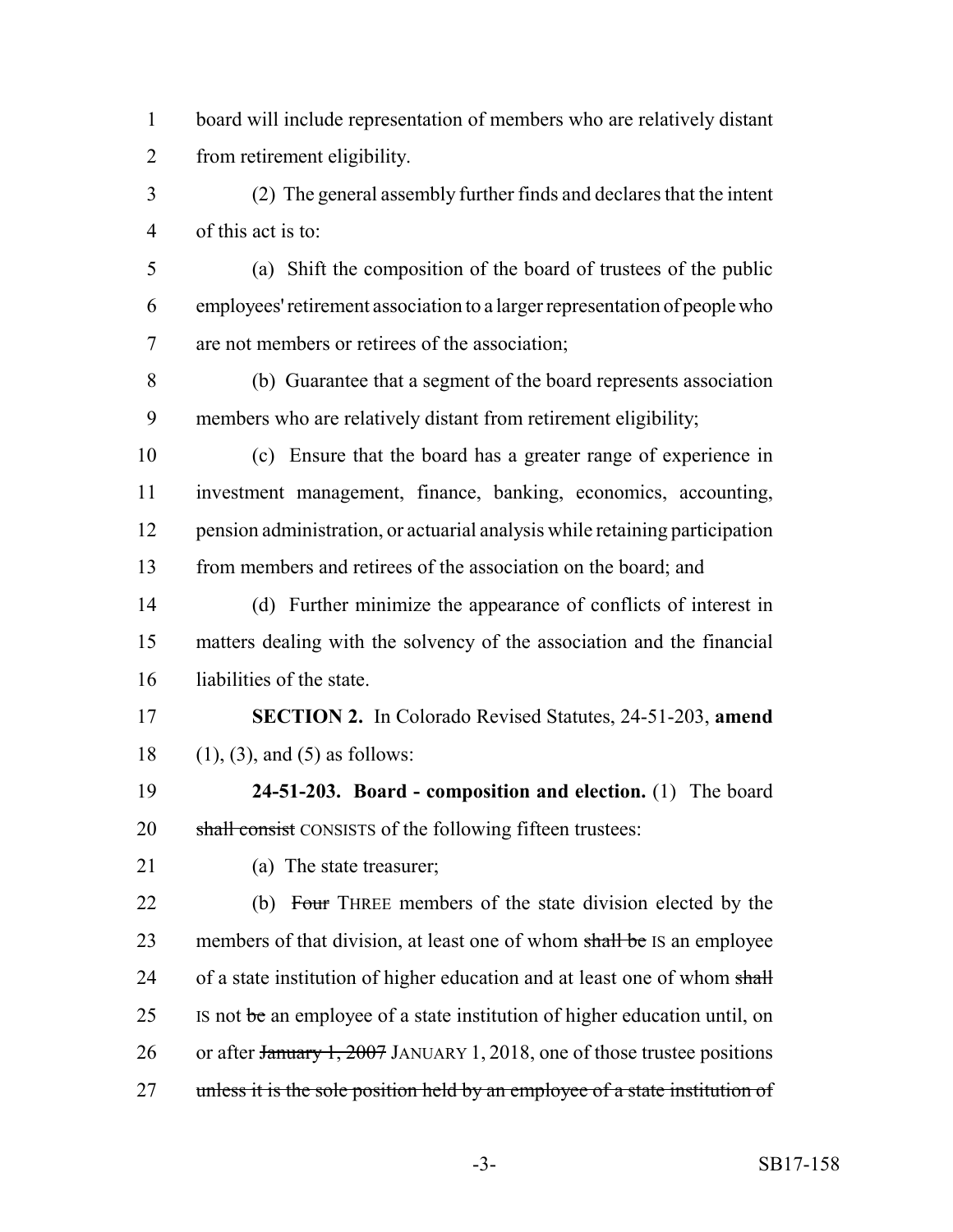1 higher education, is vacated OR THE TRUSTEE'S TERM ENDS, and thereafter 2 there shall be three ARE TWO members of the state division elected by the 3 members of that division, at least one of whom shall be an employee of 4 a state institution of higher education and at least one of whom shall not 5 be an employee of a state institution of higher education ELECTED AFTER 6 JANUARY 1, 2018, IS TWENTY YEARS OR MORE FROM FULL SERVICE 7 RETIREMENT ELIGIBILITY ON THE DATE THAT THE TRUSTEE BEGINS 8 SERVING HIS OR HER FIRST TERM ON THE BOARD;

9 (c) Five FOUR members of the school division elected by the 10 members of that division until, on or after January 1, 2007, one JANUARY 11 1, 2018, TWO of those trustee positions is ARE vacated OR THE TRUSTEES' 12 TERMS END, and thereafter there shall be four ARE TWO members of the 13 school division elected by the members of that division, AT LEAST ONE OF 14 WHOM ELECTED AFTER JANUARY 1, 2018, IS TWENTY YEARS OR MORE 15 FROM FULL SERVICE RETIREMENT ELIGIBILITY ON THE DATE THAT THE 16 TRUSTEE BEGINS SERVING HIS OR HER FIRST TERM ON THE BOARD;

 (d) Two members of the local government division elected by the members of that division until, on or after January 1, 2007, one of those 19 trustee positions is vacated and thereafter there shall be One member of the local government division elected by the members of that division;

21 (e) One member of the judicial division elected by the members 22 of that division;

23 (f) Two retirees, one of whom shall be IS elected by those 24 members who have retired from the local government division, the 25 judicial division, or from the state division and one of whom shall be 26 elected by those members who have retired from the local government 27 division, the judicial division, or the school division; except that both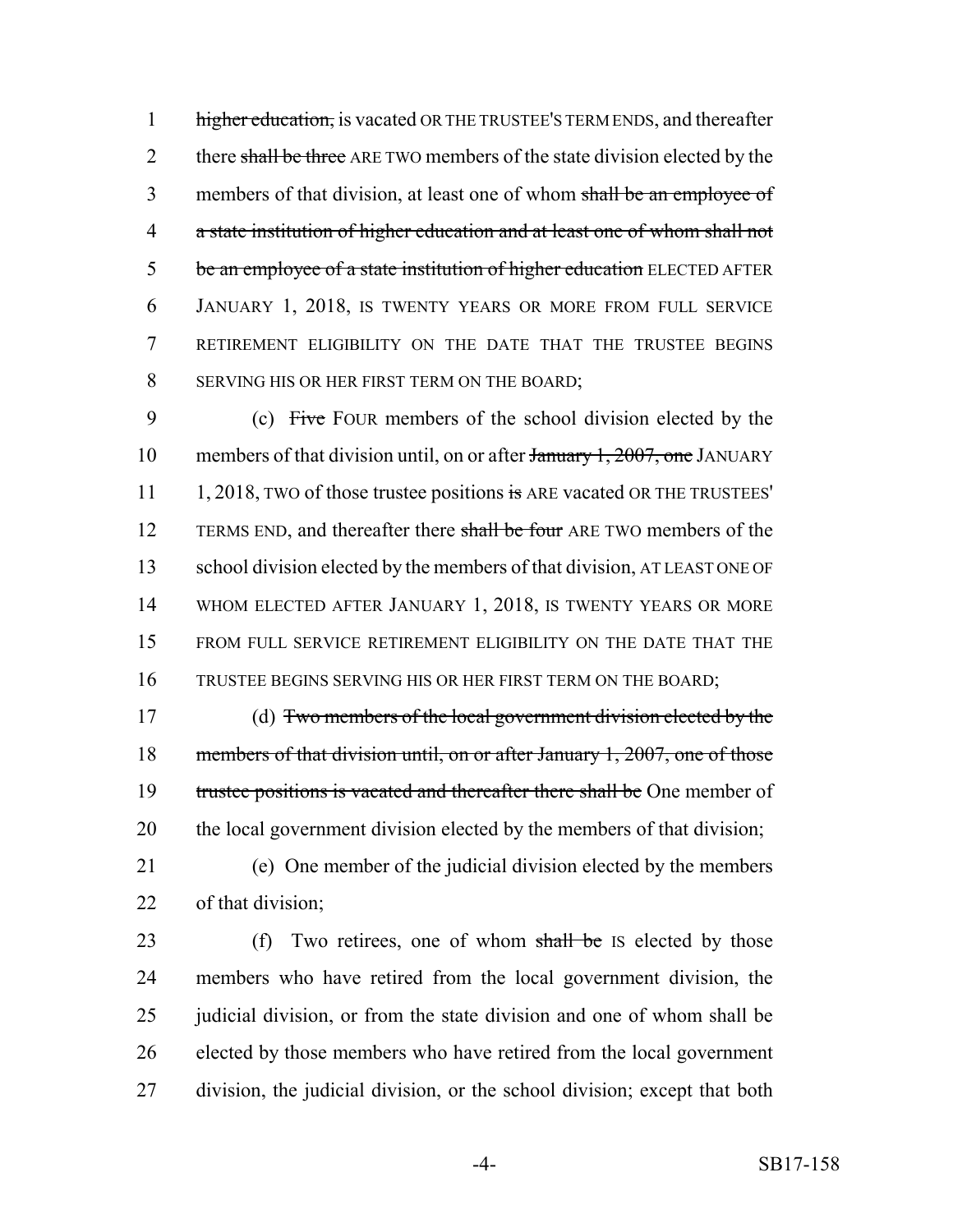retiree trustees cannot have retired from the same division; and

 (g) Three trustees appointed by the governor and confirmed by the senate. who shall not be members, inactive members, or retirees of the 4 association and who shall ON OR AFTER JANUARY 1, 2018, THE GOVERNOR SHALL APPOINT, WITH SENATE CONFIRMATION, THREE ADDITIONAL TRUSTEES WHO SHALL REPLACE THE ELECTED TRUSTEES' POSITIONS ELIMINATED PURSUANT TO SUBSECTIONS (1)(b) AND (1)(c) OF THIS SECTION. THE TRUSTEES APPOINTED BY THE GOVERNOR SHALL NOT BE MEMBERS, INACTIVE MEMBERS, OR RETIREES OF THE ASSOCIATION AND ARE REQUIRED TO have significant experience and competence in investment management, finance, banking, economics, accounting, 12 pension administration, or actuarial analysis. Of the three SIX trustees 13 appointed by the governor, no more than two THREE shall be from the same political party.

 (3) The term for each of the initial three appointed trustees shall be determined by the governor and shall be staggered with a one-year 17 term, a two-year term, and a three-year term with no trustee assigned the 18 same term length THE INITIAL TERM FOR EACH OF THE THREE ADDITIONAL TRUSTEES APPOINTED AFTER JANUARY 1,2018, PURSUANT TO SUBSECTION (1)(g) OF THIS SECTION IS DETERMINED BY THE GOVERNOR AND IS STAGGERED WITH A ONE-YEAR TERM, A TWO-YEAR TERM, AND A 22 THREE-YEAR TERM. After each of the initial terms conclude CONCLUDES, 23 the term for ALL appointed trustees shall be IS four years. Appointed trustees may be reappointed to the board for an unlimited number of terms.

 (5) When a vacancy occurs among the three SIX appointed trustees, the governor shall appoint, with THE consent of the senate, a new